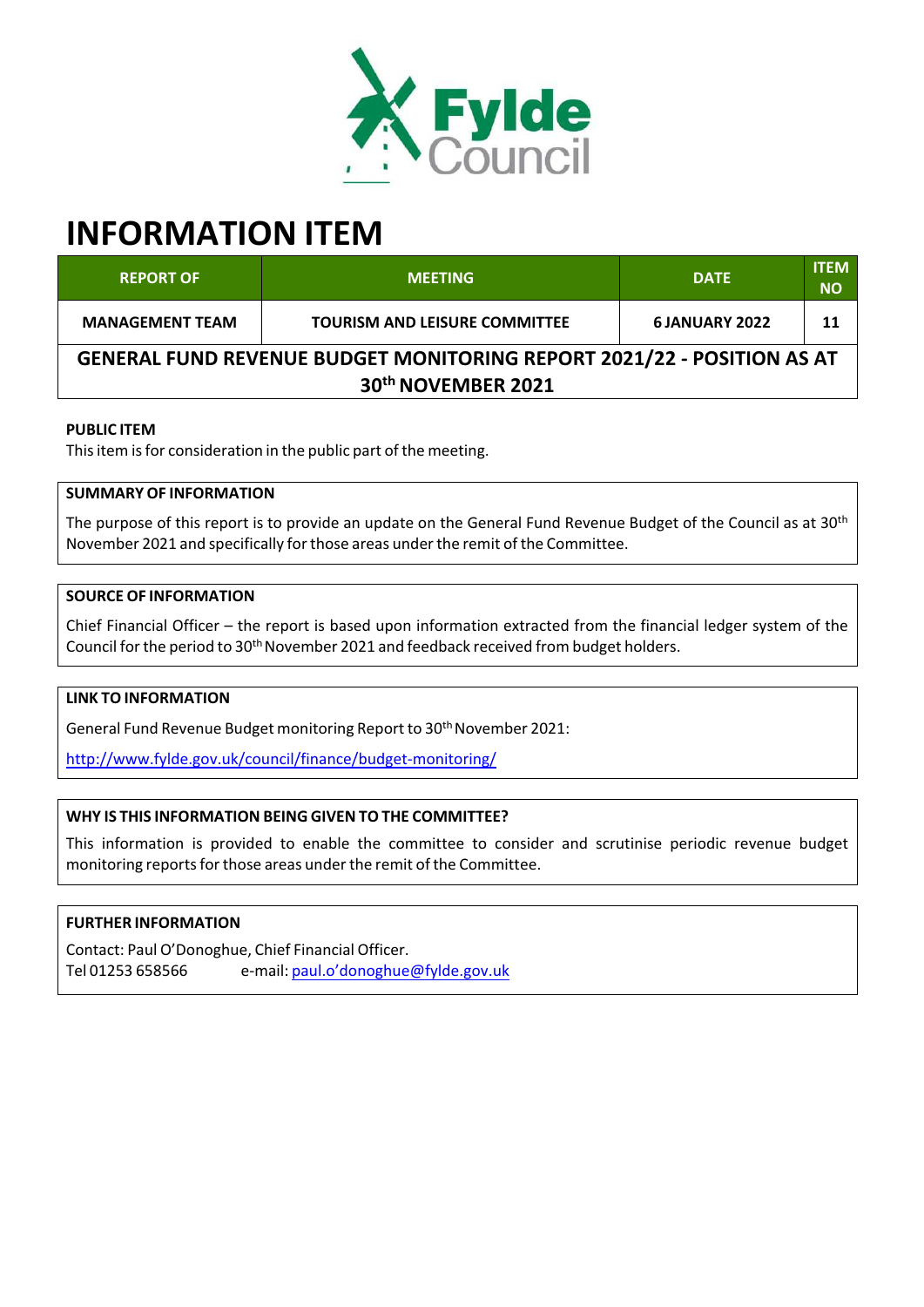## **GENERAL FUND REVENUE BUDGET MONITORING REPORT 2021/22**

## **POSITION AS AT 30 THNOVEMBER 2021**

#### **Summary**

The purpose of this report is to provide an update on the General Fund Revenue Budget of the Council as at 30<sup>th</sup> November 2021. The report includes a narrative description of the most significant variances from the profiled latest budget and details any actions required to address these. Appendix A to this report shows the value of the most significant variances for all of the Council services by Committee and provides a brief explanation for each variance. In addition to the budget areas identified in the supporting Appendix of the report the Council has separately received funding from the Contain Outbreak Management Fund and a progress update report will be presented to the Environment Health & Housing Committee later in the year as delivery against the scheme continues.

#### **1. Background**

- 1.1 The Council operates a system of Revenue Budget Monitoring which revolves around the production of detailed monthly monitoring reports for budget holders. Significant variances from the expected budget position at the point of monitoring, both for expenditure and income, are summarised in monitoring reports which are periodically reported to each Programme Committee for information purposes. This report therefore details the findings and issues emerging from budget monitoring carried out to 30<sup>th</sup> November 2021.
- 1.2 It should be noted that work continues on improving budget profiling across the Council in order that budget profiles more accurately reflect the spending pattern of individual budgets across the financial year. This serves to enhance budget monitoring and focus attention on true variances rather than budget profiling issues. This is a continuous process with budget holders so that the improved profiling continues to refine the budget monitoring system.
- 1.3 Council approved the 2021/22 budget at its meeting on 4<sup>th</sup> March 2021. Subsequently on 29<sup>th</sup> July 2021 the Finance and Democracy Committee approved the financial outturn position for 2020/21, and approved the latest update of the financial forecast at its November 2021 meeting. The impact of those approvals, including savings and growth items approved at the Council budget meeting, along with slippage from 2020/21 as approved by the Finance and Democracy Committee, are now reflected in the financial ledger. Therefore, this report monitors expenditure and income against the updated approved budgetsfor 2021/22.

#### **2. Budget Rightsizing Exercise**

For a number of years the Council has carried out an annual budget rightsizing exercise to analyse underspends which have occurred over the last 3 financial years and to adjust current and future year budgets to better reflect the level of resource requirement in the context of current financial constraints. This process has been repeated during 2021/22 and the resulting changes have been reflected in the latest budgets and recent updates to the Councils Financial Forecast.

#### **3. Conclusions**

The Council has seen particular volatility in expenditure and income levels since the commencement of the pandemic which has required that the Council continues the approach to continually seek opportunities to achieve savings and efficiencies to enable a balanced budget position and financial stability to be maintained.

Regular budget monitoring reports are an integral part of the Council's financial monitoring framework and these reports will be available on the Councils website.

External pressures outside the Council's control are impacting on all local authorities. Instructions remain in place that officers should not commit to any unnecessary expenditure and should seek to maximise efficiencies wherever